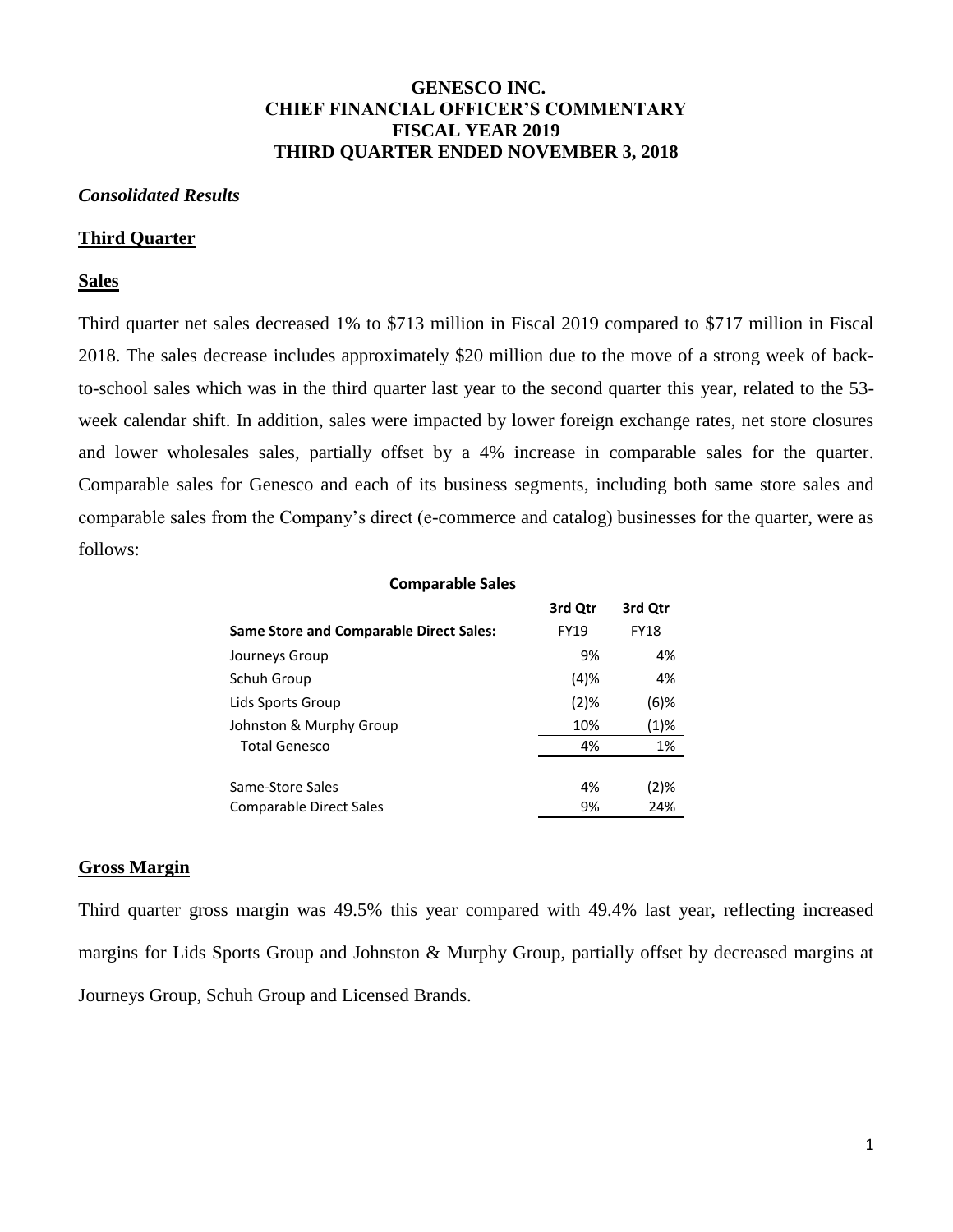## **SG&A**

Selling and administrative expense for the third quarter this year was 45.9% compared to 45.0% of sales last year. The increase in expenses as a percentage of sales reflects primarily increased bonus expense as a percentage of sales in all business units except Schuh Group and increased marketing expense as a percentage of sales, partially offset by decreased rent expense as a percentage of sales at Journeys Group, Lids Sports Group and Johnston & Murphy Group. The increased marketing expenses for the quarter reflects the impact of the new revenue recognition standard under U.S GAAP, which resulted in the recognition of \$1.9 million of direct-mail marketing costs that previously would have been deferred. The impact of higher bonus and marketing expenses was 100 basis points. Without these increased expenses, total expense dollars would have decreased 1%.

# **Asset Impairment, Goodwill Impairment and Other Items**

The asset impairment and other charge of \$6.5 million for the third quarter of Fiscal 2019 includes \$5.7 million for a trademark impairment related to Lids Sports Group in Canada, \$1.5 million for asset impairments and \$0.2 million in hurricane losses, partially offset by a \$0.9 million gain related to Hurricane Maria. The previous year's third quarter asset impairment and other charge of \$1.4 million included \$0.9 million for hurricane losses and \$0.5 million for asset impairments. In addition, the Company recognized the full impairment of goodwill in the Lids Sports Group during the third quarter of Fiscal 2018 and recorded a non-cash impairment charge of \$182.2 million. The asset impairment and other charges and last year's goodwill impairment charge mentioned above are referred to as "Excluded Items" in the discussion below.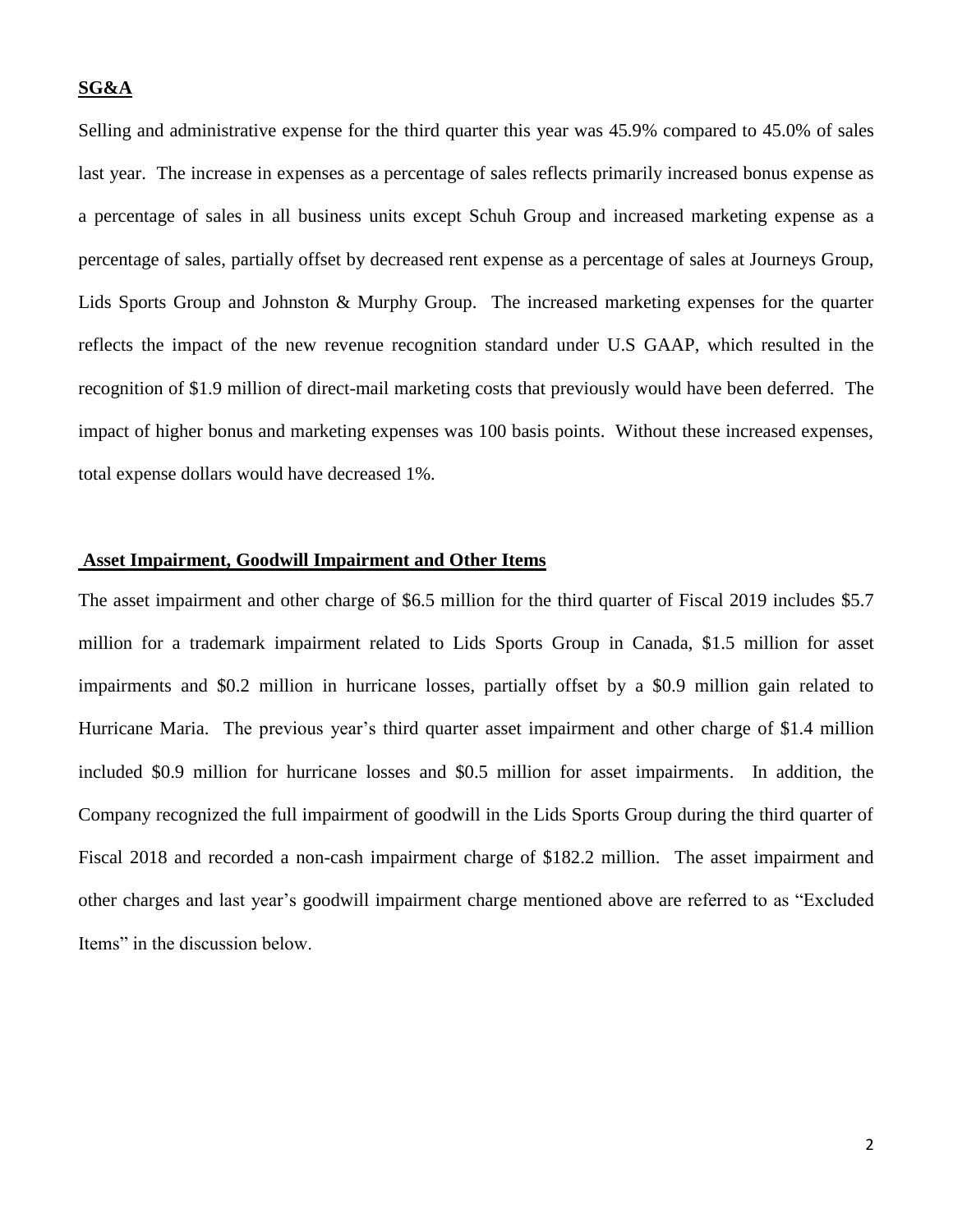# **Operating Earnings (Loss)**

Operating earnings for the third quarter were \$19.5 million this year compared with an operating loss of \$(152.4) million last year. Adjusted for the Excluded Items in both periods, operating earnings for the third quarter this year were \$26.0 million, compared with \$31.3 million last year. Adjusted operating margin was 3.7% of sales in the third quarter of Fiscal 2019 and 4.4% last year. A reconciliation of non-GAAP financial measures to the most directly comparable GAAP measure is posted on the Company's website in conjunction with this document.

## **Interest Expense**

Net interest expense for the third quarter decreased 43% to \$0.8 million compared to \$1.5 million last year resulting primarily from decreased average revolver borrowings in the third quarter this year.

# **Pretax Earnings (Loss)**

Pretax earnings for the quarter were \$18.6 million in Fiscal 2019 compared to a pretax loss of \$(153.9) million last year. Adjusted for the Excluded Items in both years, pretax earnings for the quarter were \$25.2 million in Fiscal 2019 compared to a \$29.8 million last year. A reconciliation of non-GAAP financial measures to the most directly comparable GAAP measure is posted on the company's website in conjunction with this document.

## **Taxes**

The effective tax rate for the quarter was 22.1% in Fiscal 2019 compared to (7.1%) last year. The adjusted tax rate, reflecting the exclusion of the Excluded Items, was 25.9% in Fiscal 2019 compared to 33.9% last year. The lower adjusted tax rate for this year reflects a lower U.S. federal income tax rate following the passage of the Tax Cut and Jobs Act in December 2017, partially offset by the inability to recognize a tax benefit for certain overseas losses. A reconciliation of non-GAAP financial measures to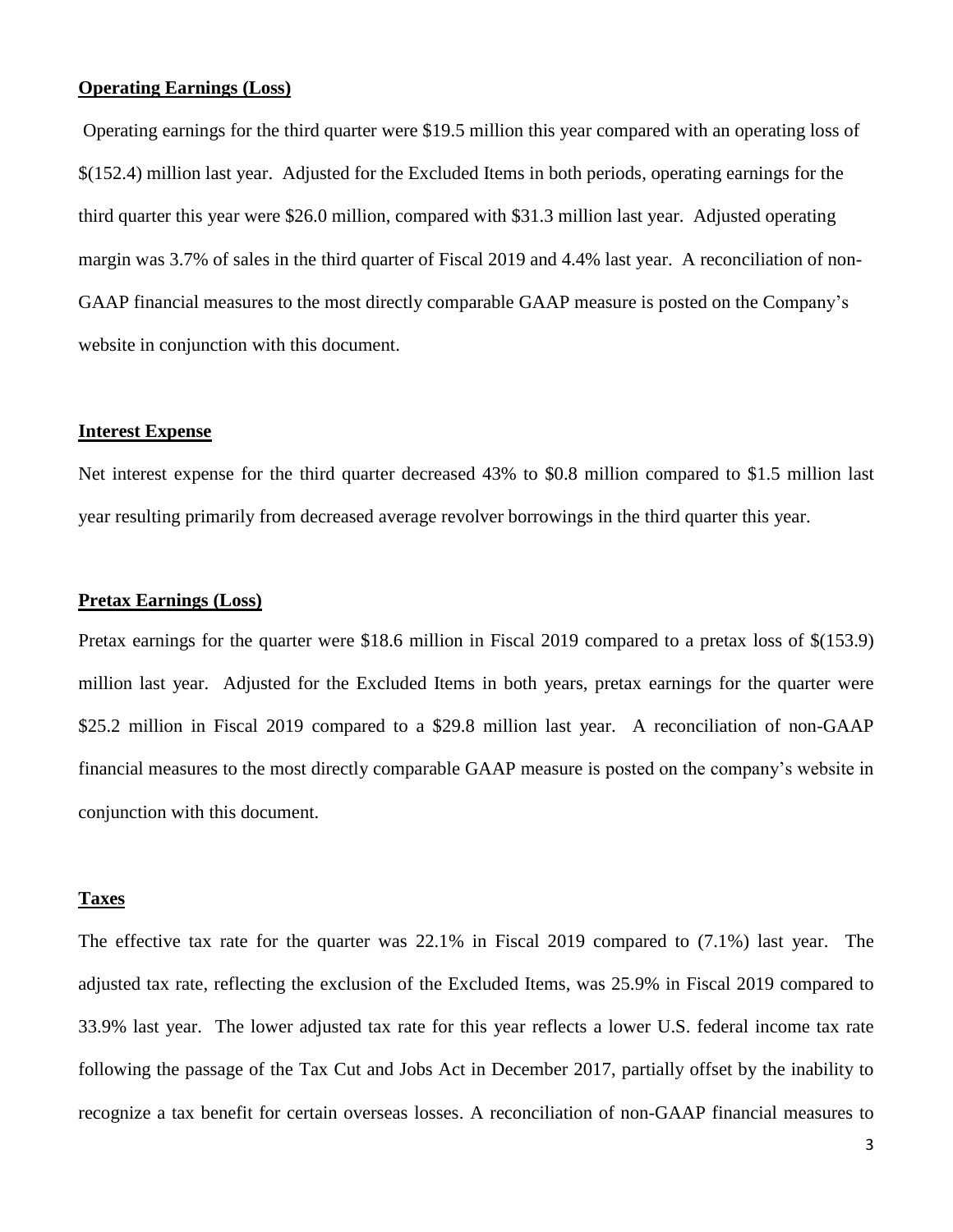the most directly comparable GAAP measure is posted on the company's website in conjunction with this document.

# **Earnings (Loss) From Continuing Operations After Taxes**

Earnings from continuing operations were \$14.5 million, or \$0.74 per diluted share, in the third quarter of Fiscal 2019, compared to a loss of \$(164.8) million, or (\$8.55) loss per diluted share, in the third quarter last year. Adjusted for the Excluded Items in both periods and using the adjusted tax rates, the third quarter earnings from continuing operations were \$18.7 million, or \$0.95 per diluted share in Fiscal 2019, compared with \$19.7 million, or \$1.02 per diluted share, last year. A reconciliation of non-GAAP financial measures to the most directly comparable GAAP measure is posted on the company's website in conjunction with this document.

## *Segment Results*

## **Journeys Group**

Journeys Group's sales for the quarter increased 3.7% to \$346 million from \$334 million last year, reflecting a 9% increase in comparable sales, partially offset by a 2% decrease in the average number of stores operated and a shift of approximately \$20 million in sales out of the third quarter this year because Fiscal 2018 was a 53-week year. Total comparable sales increased 9% compared to a 4% increase in comparable sales last year. Growth in store traffic, higher conversion and improved ticket size contributed to the higher comparable sales.

Gross margin for the Journeys Group decreased 10 basis points as a percentage of sales due primarily to higher distribution center bonuses and depreciation expense. The Journeys Group's SG&A expense decreased 10 basis points as a percentage of sales for the quarter, reflecting leverage of occupancy related costs and selling salaries, partially offset by increased bonus expense.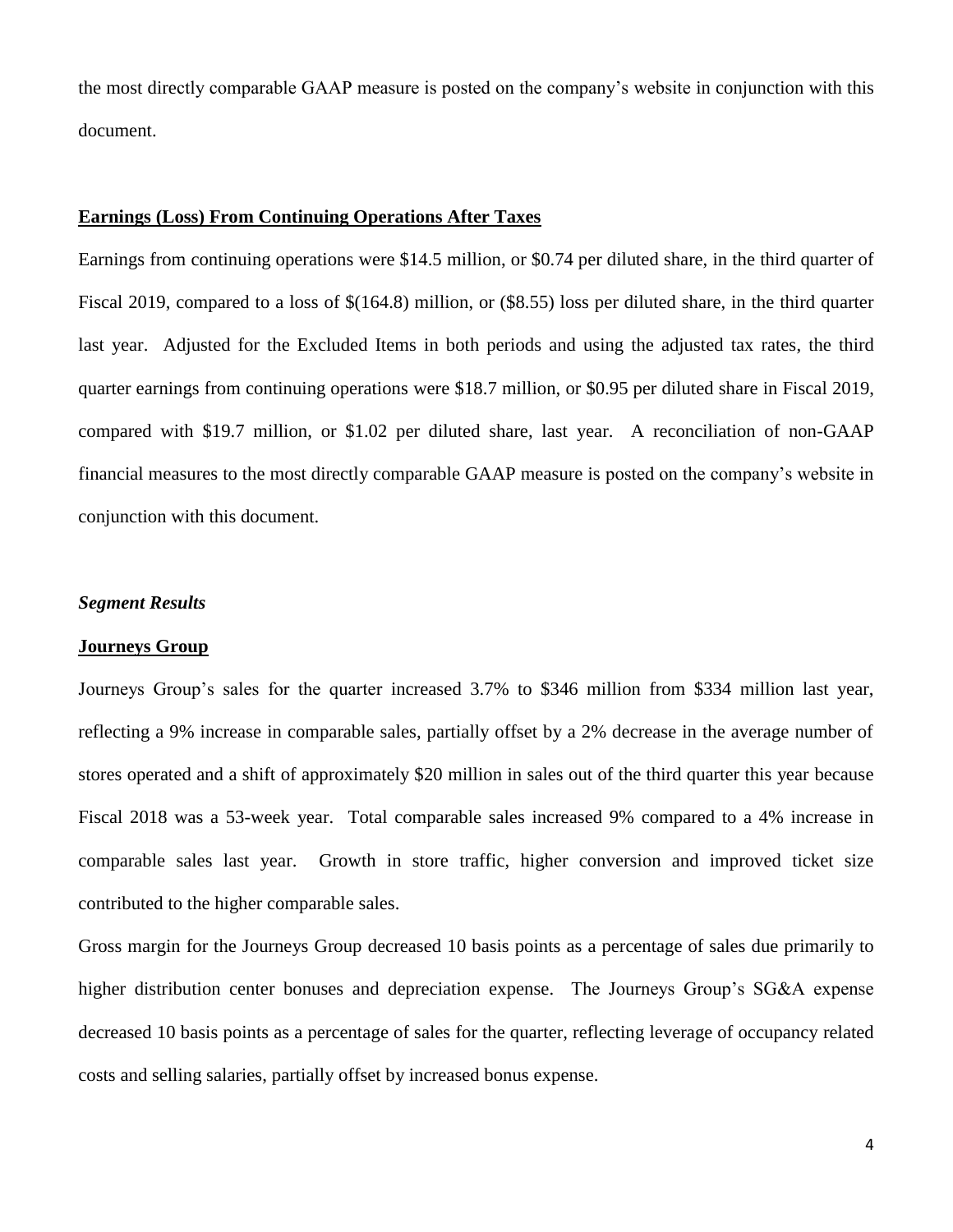The Journeys Group's operating earnings for the third quarter of Fiscal 2019 was \$25.2 million, or 7.3% of sales, compared to \$24.3 million, or 7.3% of sales, last year.

#### **Schuh Group**

Schuh Group's sales for the quarter decreased 5.8% to \$96 million, compared to \$101 million last year. Schuh Group sales decrease reflects a 4% decrease in comparable sales and a \$1.4 million decrease due to decreases in exchange rates during the third quarter this year compared to the same period last year, partially offset by a 3% increase in the Group's average number of stores operated during the quarter compared to last year. Excluding the impact of exchange rates, Schuh Group sales would have decreased 4% for the third quarter this year. Total comparable sales decreased 4% compared to a 4% increase in comparable sales last year.

Gross margin for Schuh Group decreased 80 basis points in the quarter due primarily to less full-price selling and increased promotional activity. Schuh Group's SG&A expense increased 180 basis points reflecting the inability to leverage expenses due to the negative comparable sales for the quarter, partially offset by decreased bonus expense.

Schuh Group's operating earnings for the third quarter of Fiscal 2019 were \$4.2 million, or 4.4% of sales compared with \$7.1 million, or 7.0% of sales last year.

#### **Lids Sports Group**

Lids Sports Group's sales for the third quarter decreased 4.5% to \$173 million from \$181 million last year, reflecting negative comparable sales and a 5% decrease in the Group's average number of stores operated during the quarter when compared to last year. Comparable sales, including both same store and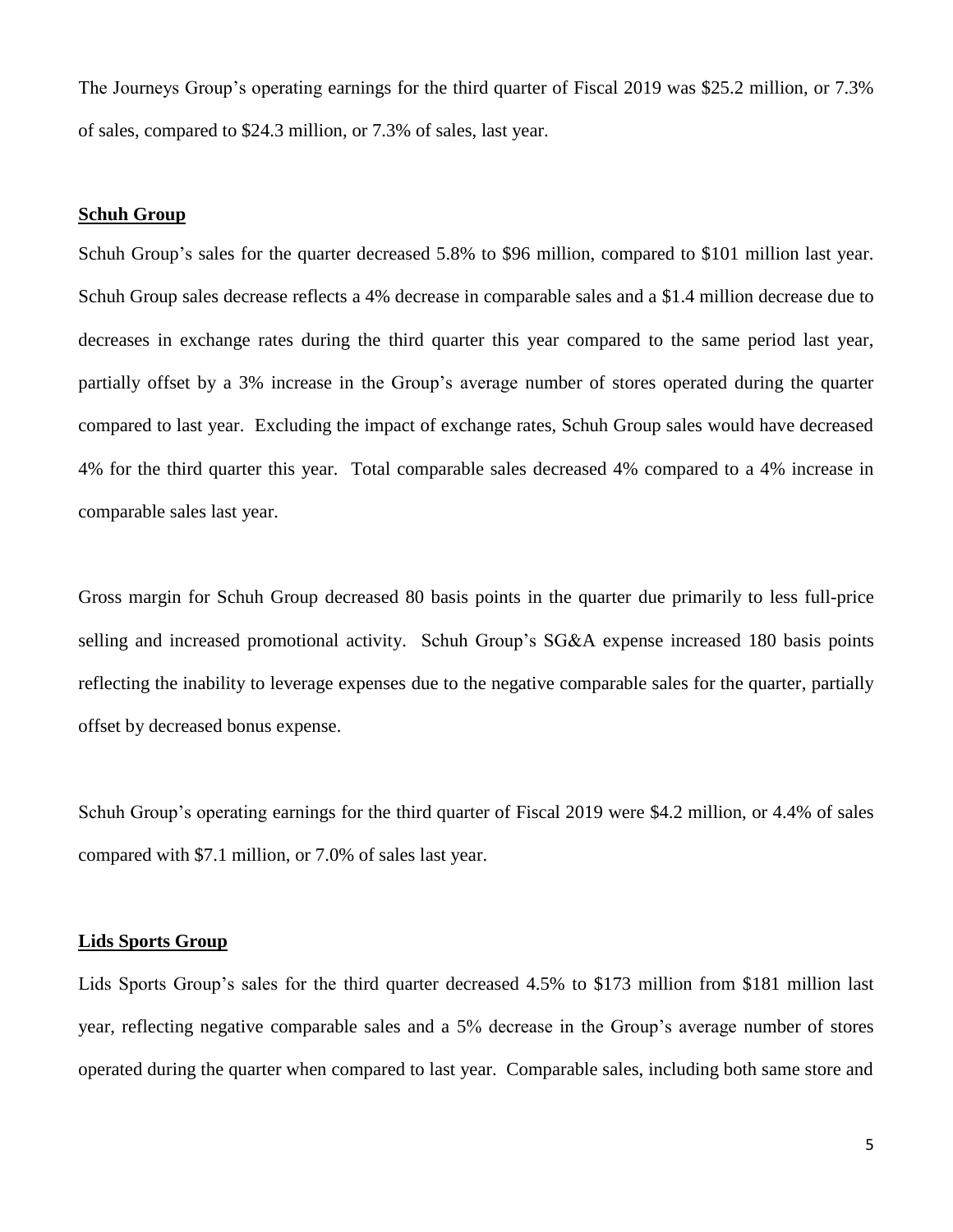comparable direct sales, decreased 2% this year compared to a 6% decrease last year. While store traffic continued to be a challenge, conversion was improved and transaction size was higher.

The Group's gross margin as a percent of sales increased 10 basis points reflecting increased purchase discounts, partially offset by increased shipping and warehouse expense. SG&A expense as a percent of sales increased 150 basis points, reflecting the inability to leverage expenses due to the negative comparable sales for the quarter, particularly selling salaries and marketing expenses, and a reversal of previously accrued bonus expense last year, partially offset by decreased rent expense.

The Group's third quarter operating loss for Fiscal 2019 was \$(0.4) million, or (0.2%) of sales, compared to earnings of \$2.0 million, or 1.1% of sales, last year.

## **Johnston & Murphy Group**

Johnston & Murphy Group's third quarter sales increased 7.6% to \$80 million, compared to \$74 million in the third quarter last year. Combined comparable sales increased 10% for the third quarter of Fiscal 2019 compared to a 1% decrease last year. Better in-store conversion and higher average ticket size drove higher comparable sales. In the third quarter, store traffic turned positive, also contributing to the strong results. The Group's average number of stores operated increased 3% for the quarter. Johnston & Murphy wholesale sales decreased 5% for the quarter. In addition, the Group's sales increased approximately \$2 million due to the shift of a week into the second quarter due to the 53-week calendar shift.

Johnston & Murphy Group's gross margin increased 30 basis points in the quarter due primarily to a mix of more retail sales which carry higher margins. SG&A expense as a percentage of sales increased 100 basis points due to increased marketing and bonus expenses, partially offset by decreased rent expense.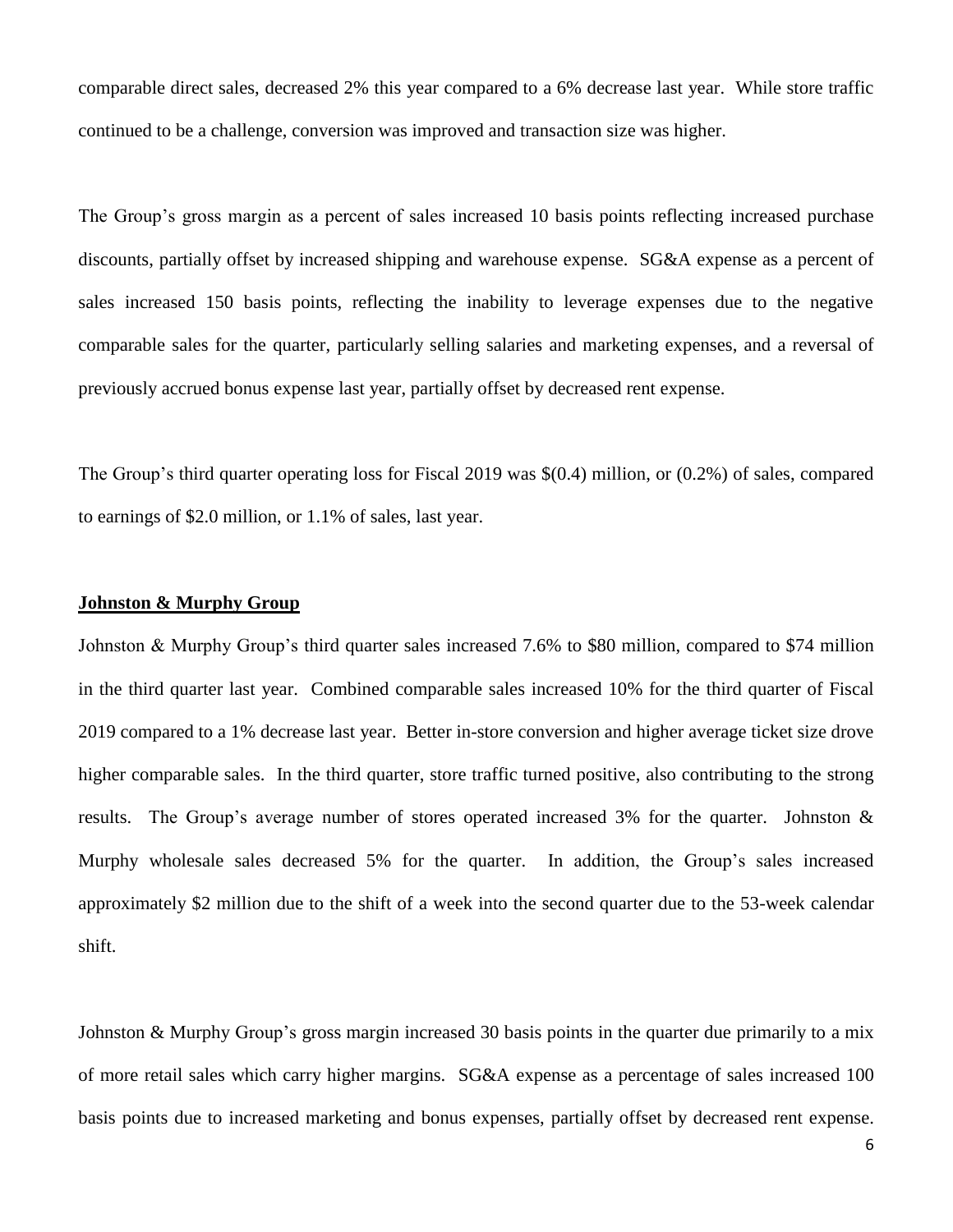The increased catalog costs reflects the impact of the new revenue recognition standard, which resulted in an increase of \$0.7 million in direct-mail marketing costs due largely to a shift in timing.

The Group's operating earnings for the third quarter of Fiscal 2019 was \$5.2 million or 6.5% of sales, compared to \$5.3 million, or 7.1% of sales last year.

#### **Licensed Brands**

Licensed Brands' sales decreased 28.4% to \$19 million in the third quarter of Fiscal 2019, compared to \$26 million in the third quarter last year, reflecting primarily decreased sales of Dockers Footwear and a smaller footwear license that was terminated.

Licensed Brands' gross margin was down 20 basis points primarily due to higher margin reductions due to inventory clearance activity.

SG&A expense as a percentage of sales increased 520 basis points due to increased bonus, compensation, credit card, shipping and freight expenses, partially offset by decreased royalty and marketing expenses.

The operating loss for the third quarter of Fiscal 2019 was \$(0.2) million or (1.0%) of sales, compared to earnings of \$1.2 million, or 4.4% of sales, last year.

#### **Corporate**

Corporate expenses were \$14.6 million or 2.0% of sales for the third quarter of Fiscal 2019, compared to \$9.9 million or 1.4% of sales, last year, excluding the \$182.2 million goodwill impairment charge in Fiscal 2018. Adjusted for the applicable Excluded Items, corporate expenses were \$8.0 million this year compared to \$8.5 million last year, reflecting decreased corporate staff and other expenses. A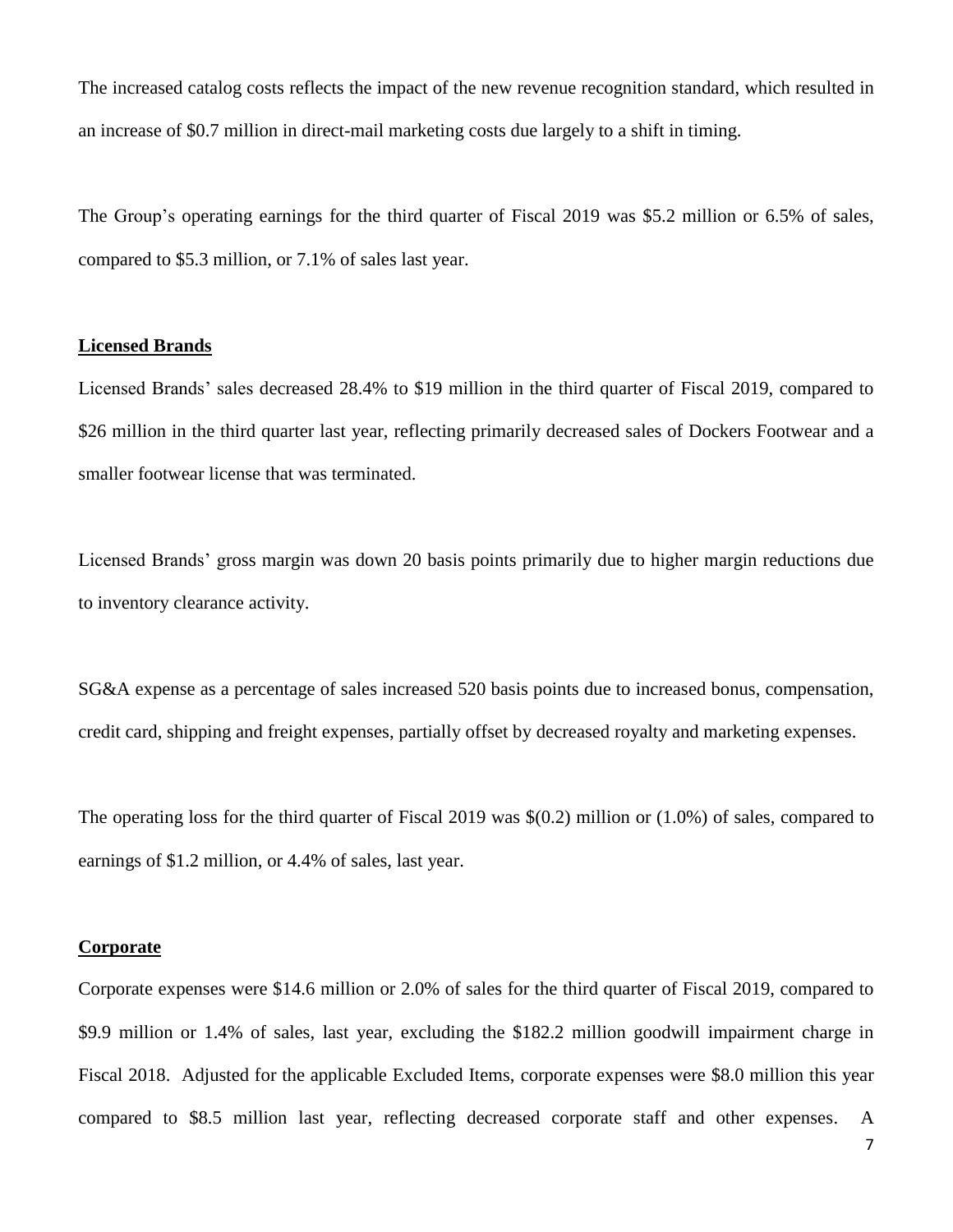reconciliation of non-GAAP financial measures to the most directly comparable GAAP measures is posted on the Company's website in conjunction with this document.

# *Balance Sheet*

#### **Cash**

Cash at the end of the third quarter was \$53 million compared with \$51 million last year. We ended the quarter with \$24 million in U.K. debt, compared with \$28 million in U.K. debt last year. Domestic revolver borrowings were \$58 million at the end of the third quarter this year compared to \$195 million for the third quarter last year. The domestic revolver borrowings included \$14 million related to Genesco (UK) Limited and \$44 million related to GCO Canada, with no U.S. dollar borrowings at the end of the third quarter of Fiscal 2019.

We did not repurchase any shares in the third quarter of Fiscal 2019 or Fiscal 2018. As of the end of the third quarter of Fiscal 2019, we still have about \$24 million remaining under the most recent buyback authorization.

## **Inventory**

Inventories decreased 5% in the third quarter of Fiscal 2019 on a year-over-year basis. Retail inventory per square foot decreased 3%.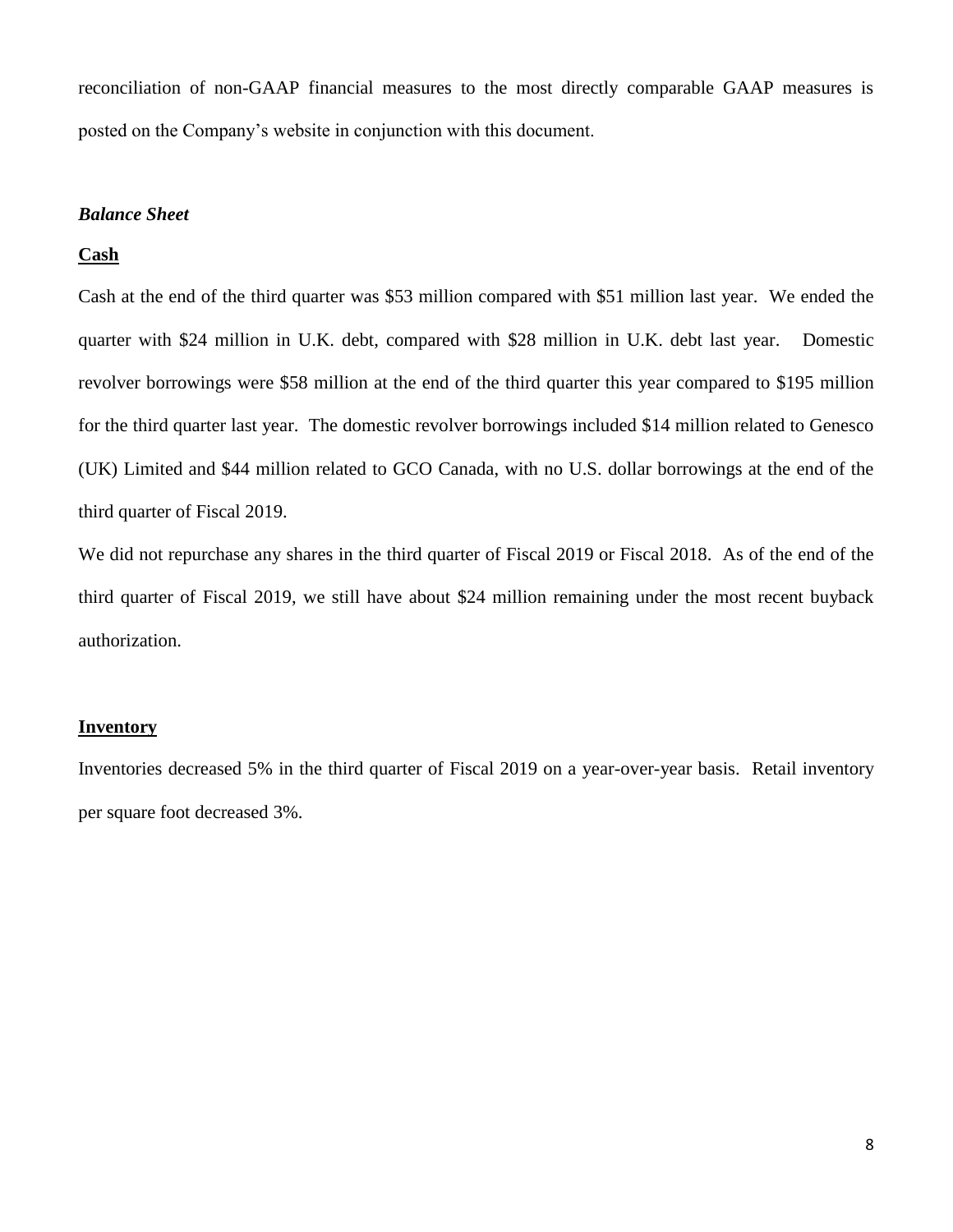# *Capital Expenditures and Store Count*

For the third quarter, capital expenditures were \$16 million and depreciation and amortization was \$19 million. During the quarter, we opened 15 new stores and closed 19 stores. Excluding Locker Room by Lids in Macy's stores, we ended the quarter with 2,534 stores compared with 2,604 stores at the end of the third quarter last year, or a decrease of 3%. Square footage was down 2% on a year-over-year basis, both including and excluding the Macy's locations. The store count as of November 3, 2018 included:

| Lids Locker Room Stores (including 26 stores in<br>Canada) | 152   |
|------------------------------------------------------------|-------|
| Lids Clubhouse stores                                      | 16    |
| Journeys stores (including 46 stores in Canada)            | 935   |
| Little Burgundy                                            | 41    |
| Journeys Kidz stores                                       | 243   |
| <b>Schuh Stores</b>                                        | 134   |
| Johnston & Murphy Stores and Factory stores                | 184   |
| (including 8 stores in Canada)                             |       |
| <b>Total Stores</b>                                        | 2,534 |
| Locker Room by Lids in Macy's stores                       | 119   |
| <b>Total Stores and Macy's Locations</b>                   | 2,653 |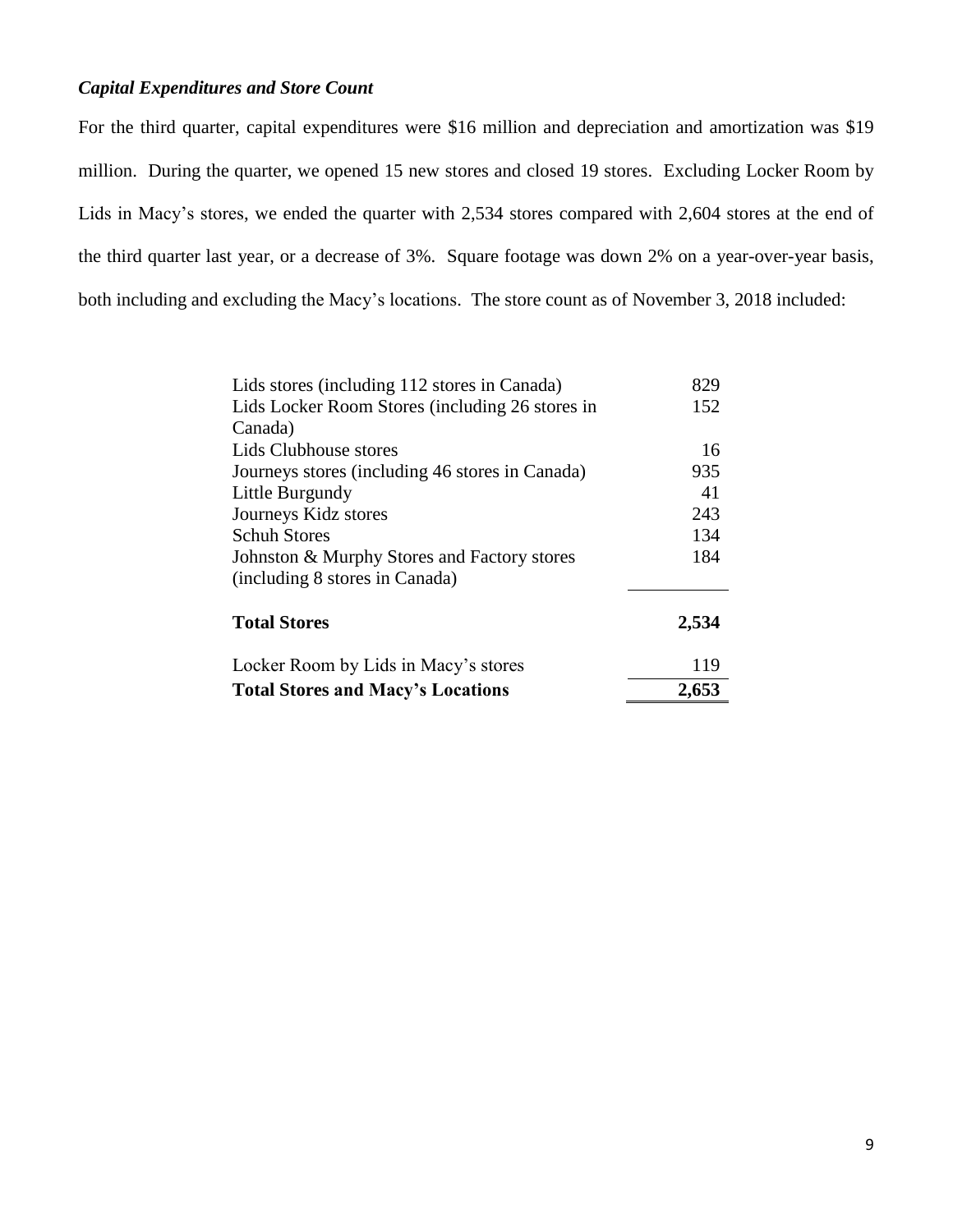For Fiscal 2019, we are forecasting capital expenditures of approximately \$60 million and depreciation and amortization of about \$77 million. Projected square footage is expected to decrease approximately 1% for Fiscal 2019. Our current store openings and closing plans by chain are as follows:

|                                    | <b>Actual</b><br><b>Jan 2018</b> | Projected<br><b>New</b> | Projected<br><b>Closings</b> | Projected<br><b>Jan 2019</b> |
|------------------------------------|----------------------------------|-------------------------|------------------------------|------------------------------|
| <b>Journeys Group</b>              | 1,220                            | 25                      | (30)                         | 1,215                        |
| Journeys stores (U.S.)             | 893                              | 12                      | (22)                         | 883                          |
| Journeys stores (Canada)           | 46                               | $\overline{0}$          | $\Omega$                     | 46                           |
| Little Burgundy                    | 39                               | 3                       | (1)                          | 41                           |
| Journeys Kidz stores               | 242                              | 10                      | (7)                          | 245                          |
| <b>Johnston &amp; Murphy Group</b> | 181                              | 4                       | $\boldsymbol{0}$             | 185                          |
| <b>Schuh Group</b>                 | 134                              | 6                       | (4)                          | 136                          |
| <b>Lids Sports Group</b>           | 1,159                            | 19                      | (77)                         | 1,101                        |
| Lids hat stores (U.S.)             | 739                              | 7                       | (40)                         | 706                          |
| Lids hat stores (Canada)           | 114                              | 5                       | (7)                          | 112                          |
| Locker Room stores (U.S.)          | 134                              | 1                       | (12)                         | 123                          |
| Locker Room stores (Canada)        | 29                               | 0                       | (4)                          | 25                           |
| Clubhouse stores                   | 21                               | 0                       | (5)                          | 16                           |
| Locker Room by Lids (Macy's)       | 122                              | 6                       | (9)                          | 119                          |
| <b>Total Stores</b>                | 2,694                            | 54                      | (111)                        | 2,637                        |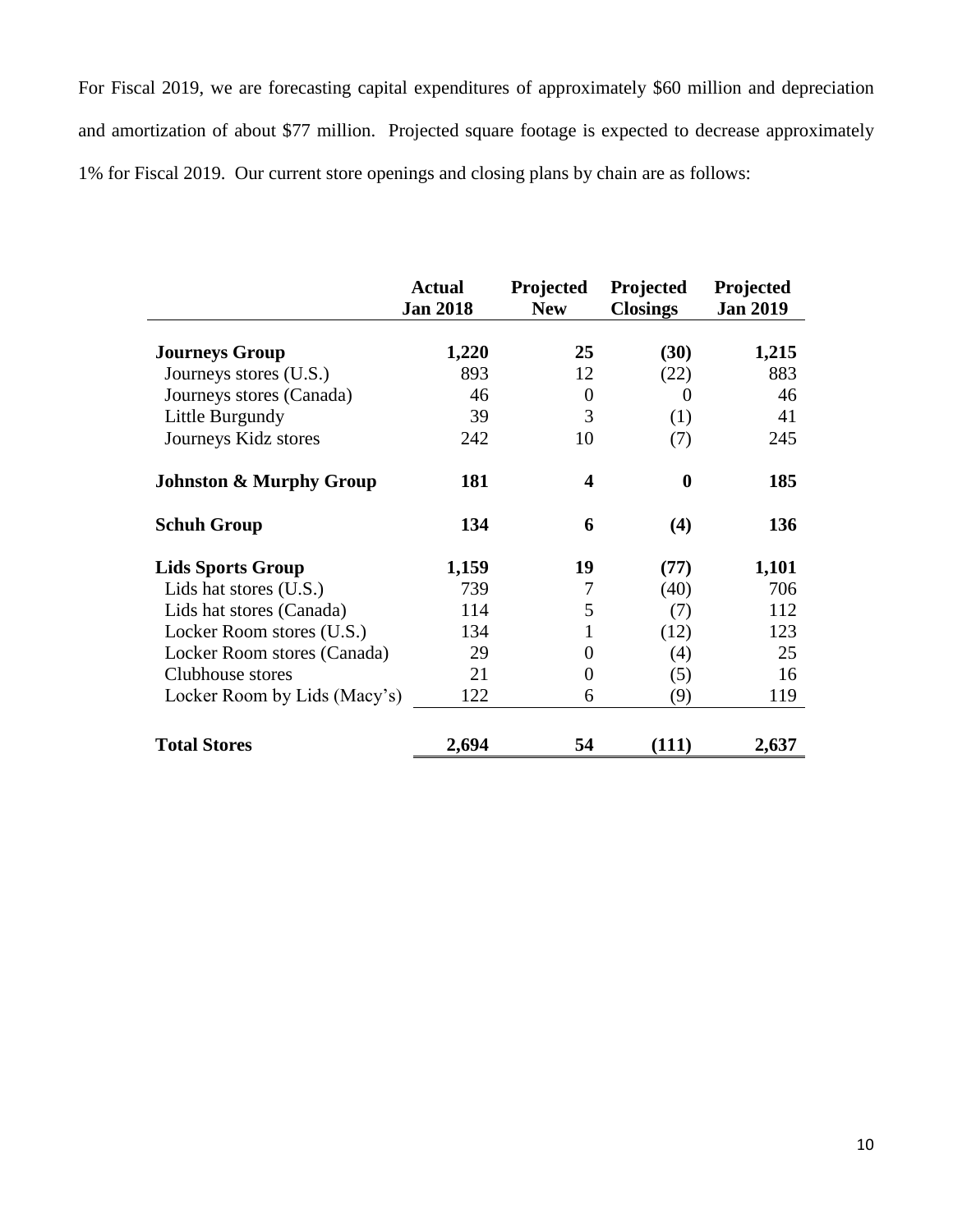# *Comparable Sales Assumptions in Fiscal 2019 Guidance*

Our guidance for Fiscal 2019 assumes comparable sales (including both same store sales and comparable

direct sales) for each retail segment by quarter as follows:

|                         | <b>Actual</b> | <b>Actual</b> | <b>Actual</b>   | <b>Guidance</b> |             |
|-------------------------|---------------|---------------|-----------------|-----------------|-------------|
|                         | Q1            | $\mathbf{Q}$  | $\overline{Q}3$ | Q4              | <b>FY19</b> |
| Journeys Group          | 6%            | 10%           | 9%              | $5 - 7\%$       | $7 - 8\%$   |
| Lids Sports Group       | (7)%          | (5)%          | (2)%            | $(1) - 4\%$     | $(4)-(2)\%$ |
| Schuh Group             | (13)%         | (7)%          | (4)%            | $(9)-(7)\%$     | $(8)-(7)\%$ |
| Johnston & Murphy Group | 7%            | 8%            | 10%             | $4 - 5\%$       | $6 - 7\%$   |
| <b>Total Genesco</b>    | (1)%          | 3%            | 4%              | $1 - 4\%$       | $2 - 3\%$   |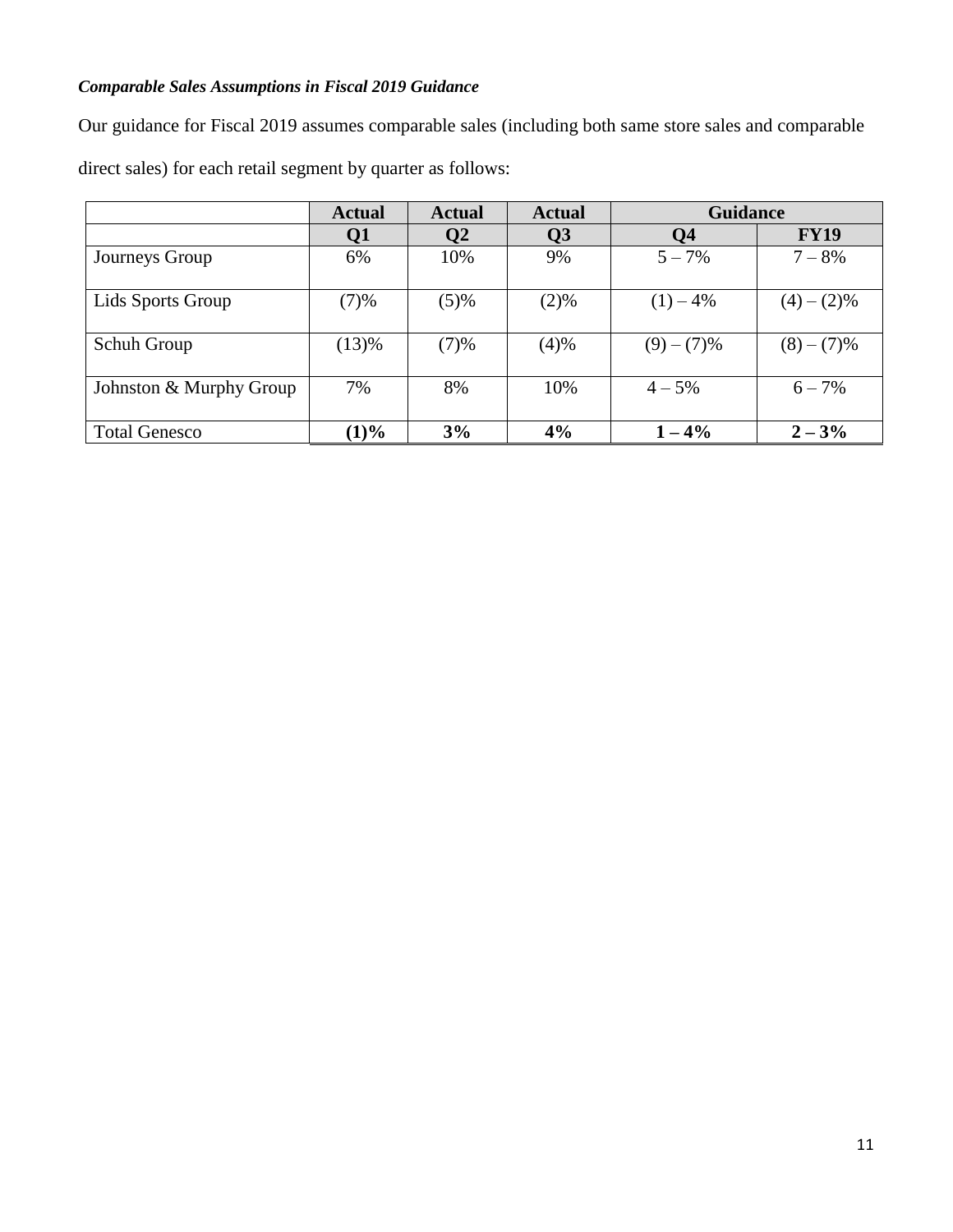## **Cautionary Note Concerning Forward-Looking Statements**

This presentation contains forward-looking statements, including those regarding the performance outlook for the Company and its individual businesses (including, without limitation, sales, expenses, margins and earnings) and all other statements not addressing solely historical facts or present conditions. Actual results could vary materially from the expectations reflected in these statements. A number of factors could cause differences. These include adjustments to estimates and projections reflected in forwardlooking statements, including the level and timing of promotional activity necessary to maintain inventories at appropriate levels; the Company's ability to complete the sale of the Lids Sports Group business on acceptable terms and the timing of any sale transaction; the imposition of tariffs on imported products or the disallowance of tax deductions on imported products; disruptions in product supply or distribution; unfavorable trends in fuel costs, foreign exchange rates, foreign labor and material costs, and other factors affecting the cost of products; the effects of the British decision to exit the European Union, including potential effects on consumer demand, currency exchange rates, and the supply chain; the effectiveness of the Company's omnichannel initiatives; costs associated with changes in minimum wage and overtime requirements; cost associated with wage pressure associated with a full employment environment in the U.S. and the U.K.; weakness in the consumer economy and retail industry for the products we sell; competition in the Company's markets, including online and including competition from some of the Company's vendors in both the licensed sports and branded footwear markets; fashion trends, including the lack of new fashion trends or products, that affect the sales or product margins of the Company's retail product offerings; weakness in shopping mall traffic and challenges to the viability of malls where the Company operates stores, related to planned closings of department stores or other factors and the extent and pace of growth of online shopping; the effects of the implementation of federal tax reform on the estimated tax rate reflected in certain forward-looking statements; changes in buying patterns by significant wholesale customers; bankruptcies or deterioration in financial condition of significant wholesale customers or the inability of wholesale customers or consumers to obtain credit; the Company's ability to continue to complete and integrate acquisitions, expand its business and diversify its product base; changes in the timing of holidays or in the onset of seasonal weather affecting period-toperiod sales comparisons; and the performance of athletic teams, the participants in major sporting events such as the NBA finals, Super Bowl, World Series, and College Football Playoffs, developments with respect to certain individual athletes, and other sports-related events or changes that may affect period-toperiod comparisons in the Company's Lids Sports Group retail businesses. Additional factors that could affect the Company's prospects and cause differences from expectations include the ability to build, open, staff and support additional retail stores and to renew leases in existing stores and control or lower